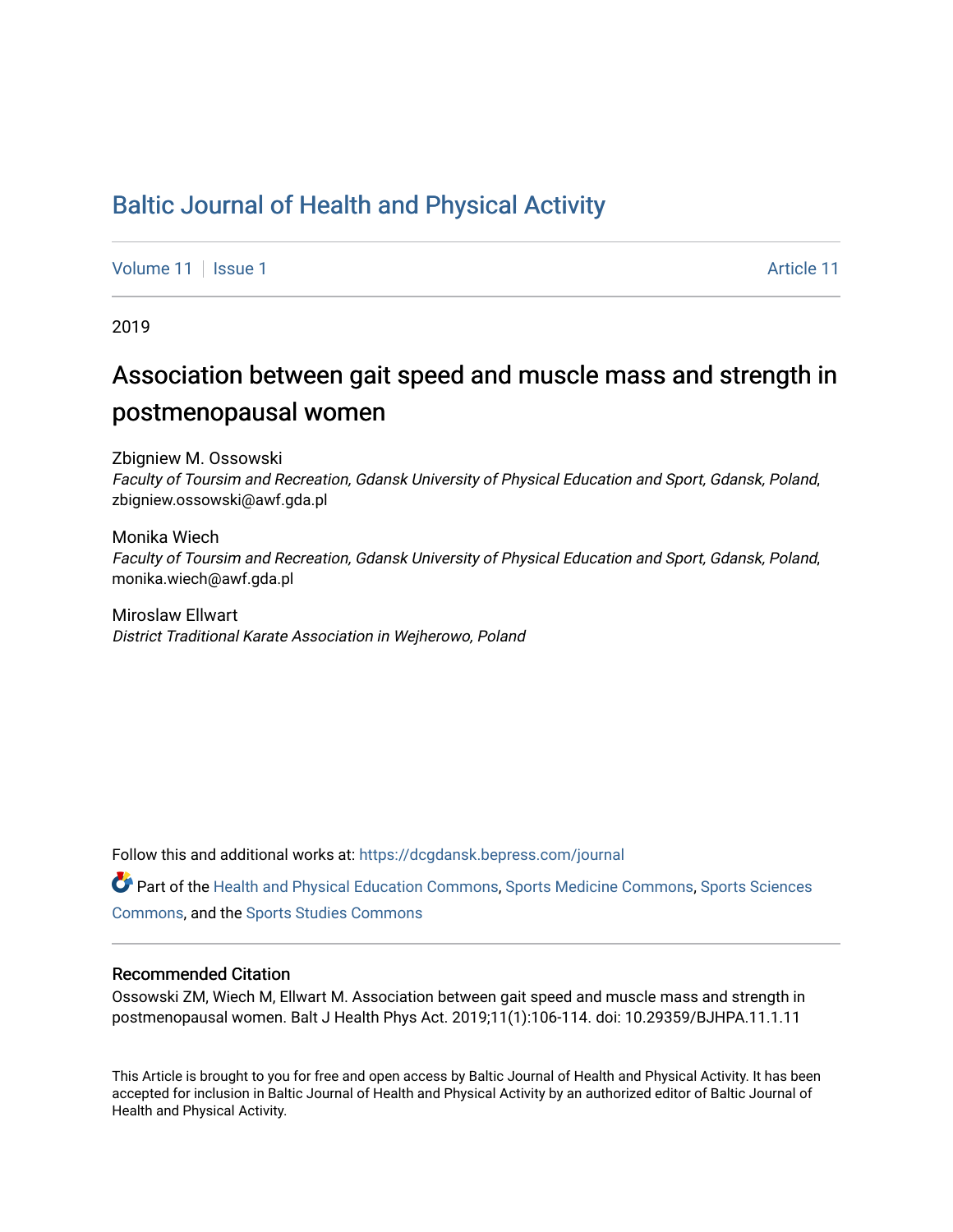## **Association between gait speed and muscle mass and strength in postmenopausal women**

#### **Authors' Contribution:**

- **A** Study Design
- **B** Data Collection
- **C** Statistical Analysis
- **D** Data Interpretation **E** Manuscript Preparation
- **F** Literature Search
- **G** Funds Collection

**Zbigniew M. Ossowski1 ABCDEFG, Monika Wiech1 BFG, Mirosław Ellwart<sup>2</sup> ABG**

<sup>1</sup> Faculty of Toursim and Recreation, Gdansk University of Physical Education and Sport, Poland

2 District Traditional Karate Association, Wejherowo, Poland

| abstract                     |                                                                                                                                                                                                                                                                                                                                                                                                                                            |
|------------------------------|--------------------------------------------------------------------------------------------------------------------------------------------------------------------------------------------------------------------------------------------------------------------------------------------------------------------------------------------------------------------------------------------------------------------------------------------|
| Background:                  | Gait speed (GS) is the most popular tool used in clinical practice to diagnose functional performance.<br>In order to maintain the independence of the elderly, it is useful to determine the association between<br>gait speed and skeletal muscle mass, as well as the strength of the lower and upper extremities, which<br>was the aim of this study.                                                                                  |
| <b>Material and methods:</b> | The study involved 95 women in the postmenopausal period. The skeletal muscle mass (SM) was<br>determined using a bioelectric impedance method using an octapolar bioimpedance InBody 720<br>analyzer. Upper limb strength was measured using the handgrip strength (HS) and arm curl (SAC)<br>tests. The strength of the lower extremities was tested using a 30-second chair stand (SCS) test and<br>the speed was based on the GS test. |
| <b>Results:</b>              | A significant correlation between the GS test results and the strength of the lower extremities ( $r = 0.23$ )<br>$p = 0.03$ ) was demonstrated. There was no correlation between GS and the strength of the upper<br>extremities, muscle mass & the skeletal muscle mass index (SMI).                                                                                                                                                     |
| <b>Conclusions:</b>          | Our observations can be useful for instructors and trainers in the process of programming physical<br>activity of older women and in diagnostics of sarcopenia.                                                                                                                                                                                                                                                                            |
| Key words:                   | mobility, strength, sarcopenia, menopause.                                                                                                                                                                                                                                                                                                                                                                                                 |
| article details              |                                                                                                                                                                                                                                                                                                                                                                                                                                            |
|                              | Article statistics: Word count: 2,246; Tables: 3; Figures: 2; References: 31<br>Received: November 2018; Accepted: March 2018; Published: March 2019                                                                                                                                                                                                                                                                                       |
| <b>Full-text PDF:</b>        | http://www.balticsportscience.com                                                                                                                                                                                                                                                                                                                                                                                                          |
| Copyright                    | © Gdansk University of Physical Education and Sport, Poland                                                                                                                                                                                                                                                                                                                                                                                |
| Indexation:                  | Celdes, Clarivate Analytics Emerging Sources Citation Index (ESCI), CNKI Scholar (China National Knowledge<br>Infrastructure), CNPIEC, De Gruyter - IBR (International Bibliography of Reviews of Scholarly Literature in                                                                                                                                                                                                                  |

the Humanities and Social Sciences), De Gruyter - IBZ (International Bibliography of Periodical Literature in the Humanities and Social Sciences), DOAJ, EBSCO - Central & Eastern European Academic Source, EBSCO -SPORTDiscus, EBSCO Discovery Service, Google Scholar, Index Copernicus, J-Gate, Naviga (Softweco, Primo Central (ExLibris), ProQuest - Family Health, ProQuest - Health & Medical Complete, ProQuest - Illustrata: Health Sciences, ProQuest - Nursing & Allied Health Source, Summon (Serials Solutions/ProQuest, TDOne (TDNet), Ulrich's Periodicals Directory/ulrichsweb, WorldCat (OCLC) **Funding:** This research was funded by Gdansk University of Physical Education and Sport within the framework of the EU project entitled "Frailty and Functional Decline – RISINC2013– FRAILTY". **Conflict of interests:** Authors have declared that no competing interest exists.

**Corresponding author:** Dr Zbigniew Ossowski, Gdansk University of Physical Education and Sport, Kazimierza Górskiego 1, 80-336 Gdańsk, Poland; phone no. (+48) 505113037; E-mail: zbigniew.ossowski@awf.gda.pl.

**Open Access License:** This is an open access article distributed under the terms of the Creative Commons Attribution-Non-commercial 4.0 International (http://creativecommons.org/licenses/by-nc/4.0/), which permits use, distribution, and reproduction in any medium, provided the original work is properly cited, the use is non-commercial and is otherwise in compliance with the license.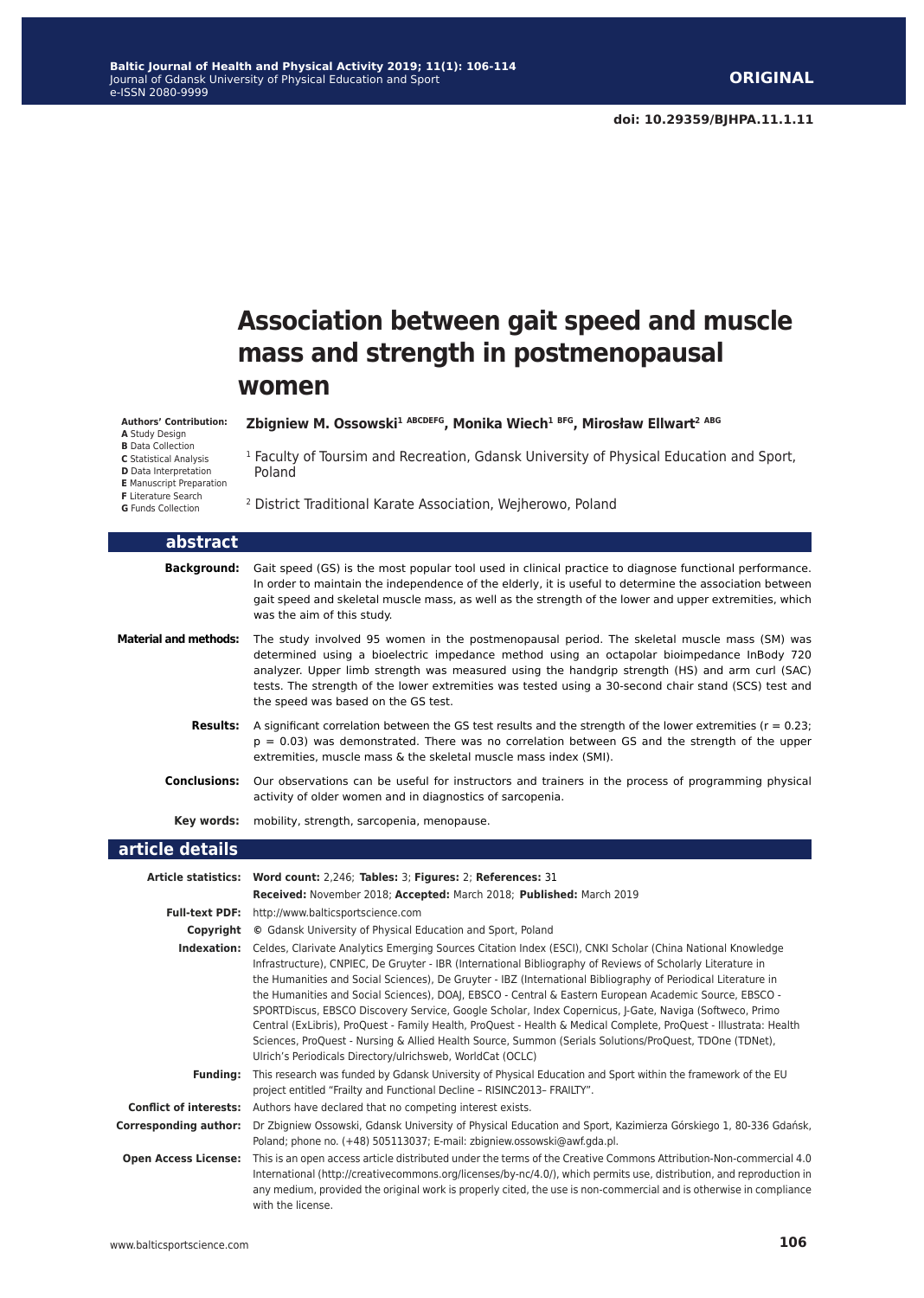### **introduction**

The increasing number of people over 60 in the European population poses a challenge for modern science in the field of elderly health protection [1–5]. One of the current topics, meeting the need to improve the quality of life of elderly people, is the promotion of female physical activity in the postmenopausal period. In medical terminology, postmenopause is a period in a woman's life that usually starts 12 months after the last menstrual period [6]. The postmenopausal period is associated with changes in the body composition that may lead to sarcopenia [7]. According to the European Working Group on Sarcopenia in Older People (EWGSOP), sarcopenia is a syndrome characterized by a gradual and generalized loss of weight and strength of skeletal muscles with a risk of complications such as physical disability, leading to reduced quality of life and death [8]. Sarcopenia is also associated with mobility disorders, a higher risk of falls and bone fractures, impaired ability to perform daily self-care activities and loss of functional independence [9]. Diagnosis of sarcopenia is usually based on quantitative determination of skeletal muscle mass and contraction strength, as well as the evaluation of physical fitness. For this purpose, EWGSOP recommends the use of 3 diagnostic criteria: determination of the skeletal muscle mass index, assessment of the strength using the handgrip strength test, as well as the assessment of gait speed using the GS test [8]. The GS test is the most popular tool used in clinical practice and in sarcopenia for diagnosing functional efficiency [10]. The results of the GS test allow predicting the occurrence of health problems in well-functioning elderly people ( $M = 74.2$ ) years) [11], the functional dependence of people over 65 years of age during basic everyday life activities [12], falls and fractures [13,14], cognitive functions [15], hospitalization [11], and the risk of death and developing disability [16].

Locomotion is a feature of human evolution, and the speed of gait provides man with evolutionary, medical, cognitive and health benefits throughout the entire life [17]. Understanding the factors, including strength and muscle mass, that underlie the evolution of free gait is therefore clinically important [18]. Studies on the relationship between gait speed and muscle strength and mass have been undertaken in only few publications, but their results are still ambiguous. Some studies report that the strength of lower limb extensor muscles, as determined in functional tests, shows a significant positive correlation with walking speed in hospitalized men (M = 88.5  $\pm$ 6 years) and women (M = 86.5  $\pm$ 6 years) [19]. Other publications show that there is no significant correlation between muscle mass and walking speed in older people in the local community [18]. However, recent studies have not confirmed the relationship between the strength of lower limb muscles and walking speed in the GS test [20], which needs to be clarified in further studies.

During the analysis of literature, limitations in studies documenting the relationship between GS and the strength of upper extremities in postmenopausal women were also observed, which needs to be addressed. Meanwhile, muscle strength as measured by the HS test is, as already mentioned, one of the three diagnostic criteria for sarcopenia. This test has been repeatedly used in scientific research, especially as an indicator of the overall muscle strength and the health status in elderly people [21].

Problems indicated in the introduction and ambiguous results of the conducted studies confirm that the study problem addressed in this paper is current and requires detailed elaboration. The aim of the study was to determine the association between gait speed and skeletal muscle mass level, as well as the strength of lower and upper extremities.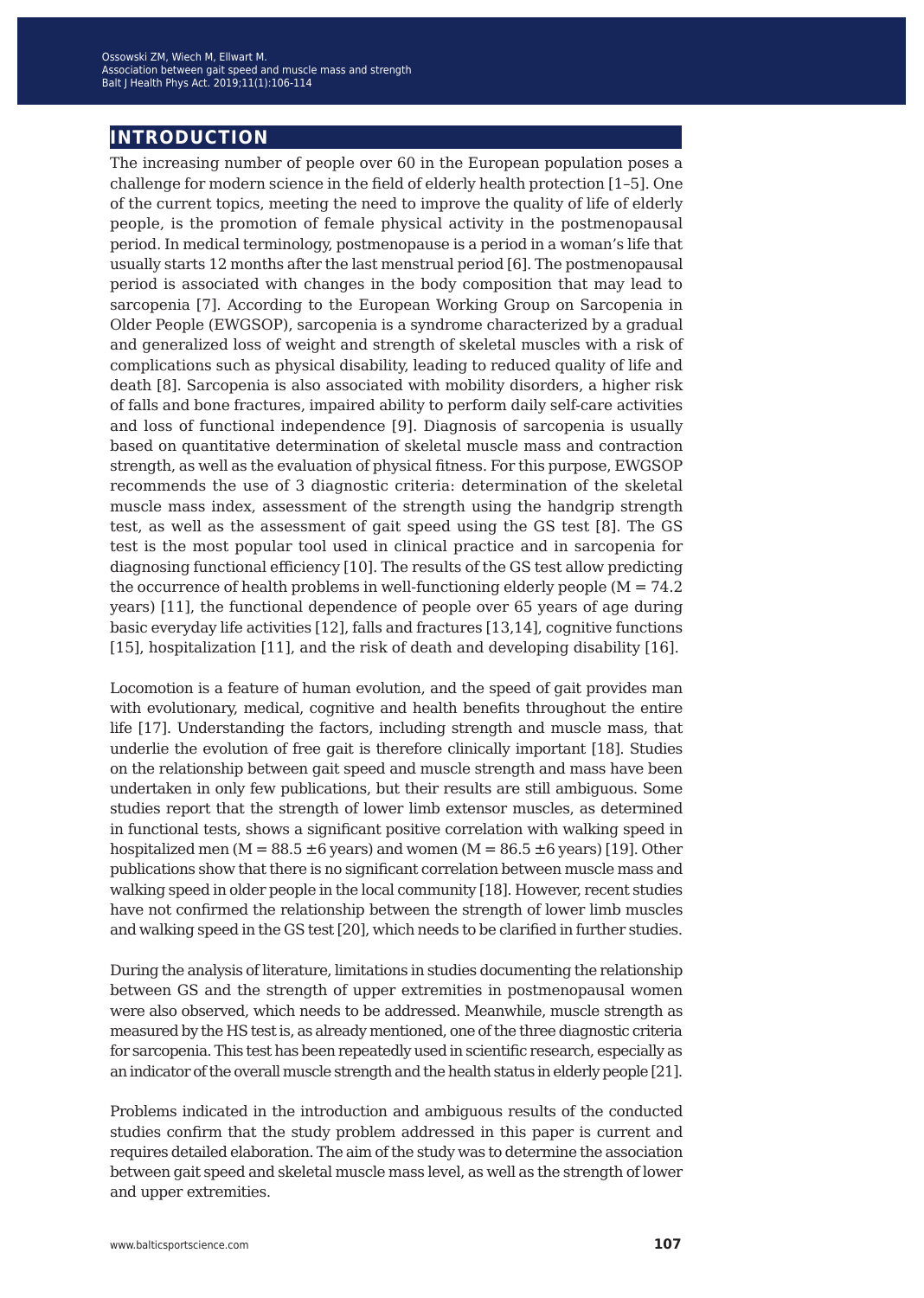## **material and methods**

#### **characteristics of the test group**

A total of 95 women between 62 and 81 years of age ( $M = 68.76$  years;  $\pm 5.02$ ) participated in the study. Participants of the study were selected from a group of 248 women who completed the questionnaire. Recruitment of women was conducted at the Universities of the Third Age in Gdańsk and Sopot and at selected medical centers in Gdańsk. The criterion for inclusion in the study was postmenopausal age, i.e. women who had had no menstruation for at least 12 months and no contraindications to physical fitness tests.

Each participant in the project agreed in writing to participate in the study. The study was approved by the Bioethics Commission of Regional Medical Chamber under process number KB-29/14. The characteristics of women, taking into account selected morphological components and physical fitness, are presented in the table below.

Table 1. Characteristics of selected morphological components and physical fitness of the studied women

| Variables                  | M     | Me    | <b>SD</b> |
|----------------------------|-------|-------|-----------|
| BM [kg]                    | 69.19 | 67.7  | 11.35     |
| BMI [ $kg/m2$ ]            | 27.52 | 26.81 | 4.20      |
| SM [kg]                    | 23.05 | 22.93 | 2.65      |
| $SMI$ [kg/m <sup>2</sup> ] | 9.16  | 9.22  | 0.76      |
| GS[m/s]                    | 1.69  | 1.66  | 0.23      |
| PK HS [kg]                 | 22.45 | 22.35 | 4.19      |
| SAC [rep/s]                | 21.15 | 20.15 | 4.26      |
| SCS [rep/s]                | 17.57 | 18    | 3.36      |

*Notes: BM – body mass; BMI – body mass index; SM – skeletal muscle mass; SMI – skeletal muscle mass index; GS – gait speed; HS – handgrip strength; PK – peak; SAC – arm curl; SCS – chair stand.*

SMI results show that there is no sarcopenia in the subjects. Average SMI values were higher than the threshold values  $-7.12 \text{ kg/m}^2$  recommended for use in Poland as diagnostic criteria for the development of sarcopenia [22].

High Body Mass Index (BMI) values indicate that women were overweight and, therefore, in the group of people with a higher risk of developing diseases associated with overweight and obesity. A detailed health analysis (Table 2) confirmed that 39% of women had arterial hypertension. Moreover, 6% of subjects suffered from diabetes and 2% – from ischemic heart disease. It was also noted that 16% of women had osteoporosis, while 5% had rheumatoid arthritis. It was also found that 82.1% of subjects declared participation in physical activities.

| Table 2. General characteristics of women's health by study groups |  |  |  |  |  |  |
|--------------------------------------------------------------------|--|--|--|--|--|--|
|--------------------------------------------------------------------|--|--|--|--|--|--|

| <b>Diseases</b>        | n  | $\frac{0}{0}$ |
|------------------------|----|---------------|
| <b>Diabetes</b>        | 6  | 6             |
| Hypertension           | 37 | 39            |
| Ischemic heart disease |    |               |
| Osteoporosis           | 15 | 16            |
| Rheumatoid arthritis   |    | 5             |
|                        |    |               |

*Notes: n – number of women*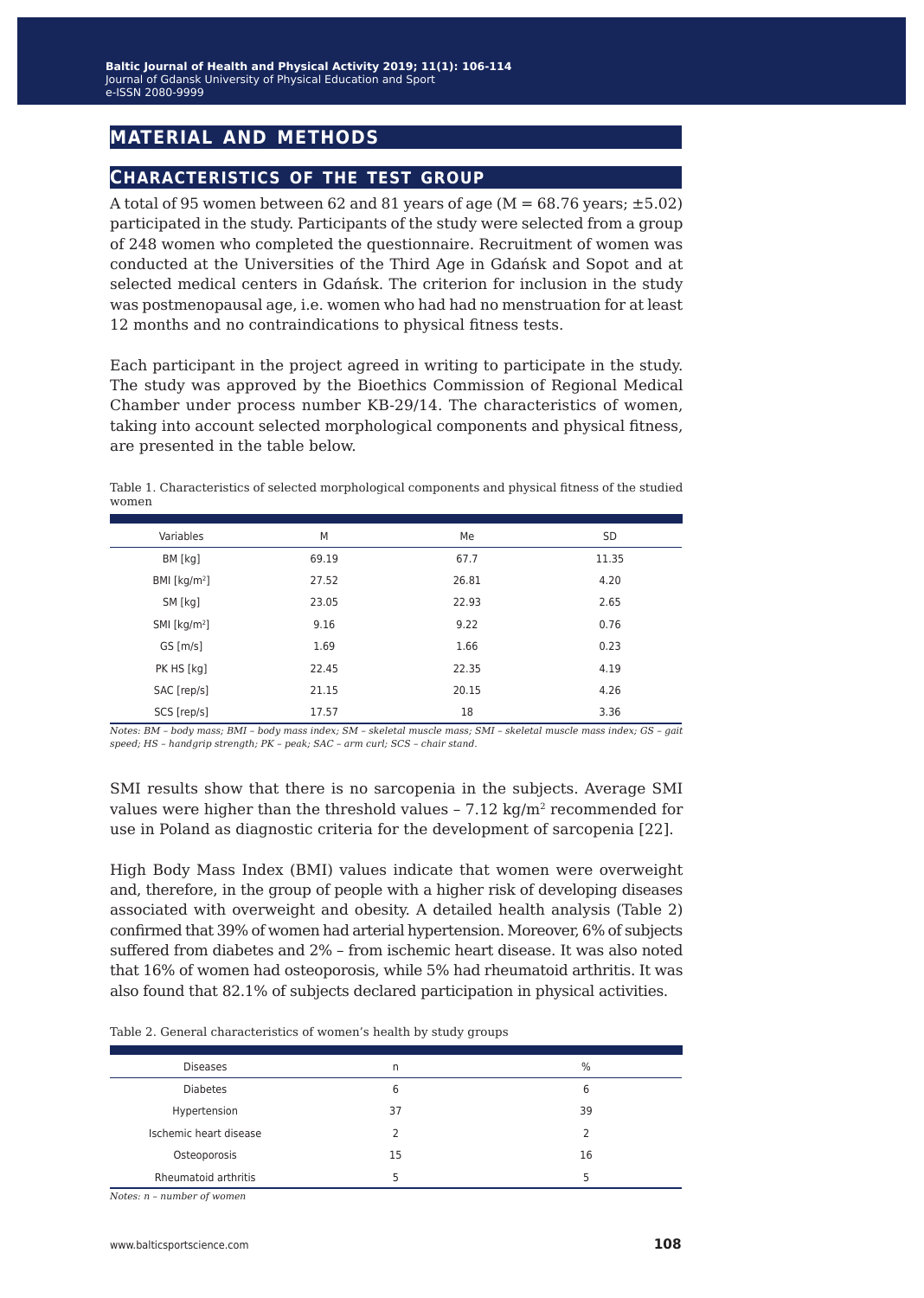# **measurements of body composition and selected anthropometric parameters**

Body mass (BM) and skeletal muscle mass (SM) were determined using the bioelectric impedance analysis (BIA) method using an octapolar bioimpedance InBody 720 analyzer. SMI is calculated based on the muscle mass/height<sup>2</sup> equation  $(kg/m^2)$ , as recommended by the EWGSOP [8]. The height of the body (cm) has been determined with an accuracy of 0.1 cm. The BMI is defined by the following equation: body weight/height<sup>2</sup> (kg/m<sup>2</sup>).

#### **physical fitness tests**

The upper limb force was measured in the standing position using the handgrip strength test (HS). The measurement was carried out using a digital manual dynamometer (SAEHAN, Changwon, Korea). The test was repeated three times on the right and left hand with a 30 s interval between repetitions [7]. The analysis took into account the best result from 6 trials determining the maximum peak (PK) recorded in kilograms (kg). In order to determine the level of functional strength, two attempts with Fullerton physical fitness test for the elderly were used: 30-second chair stand (SCS) for lower limb strength and arm curl (SAC) for measuring upper limb strength [23].

The gait speed test (GS) was to pass a distance of 6 meters as quickly as possible. The measurement was carried out with a stopwatch and the speed was determined in (m/s). The test was repeated three times. The analysis took the best result into account [10]. The conducted tests demonstrated a strong correlation between the results obtained in GS and the Short Physical Performance Battery values [24].

#### **diagnostic survey**

For the purpose of recruitment and characteristics of the test subjects, a diagnostic survey was conducted with the use of author's own questionnaire. The questions concerned the subjective assessment of health condition and physical activity of the subjects, and information on the occurrence of the last menstruation.

#### **statistical analysis**

To describe the basic position and dispersion of the measurement results within the individual variables, we used mathematical quantities: mean (M), median (Me) and standard deviation (SD). Distribution of normal characteristics was verified via the Shapiro-Wilk test. Examination of the relationship between the selected variables was performed using the Pearson correlation analysis. The correlation coefficient was marked with the letter "r", and the probability of the test as "p" [25].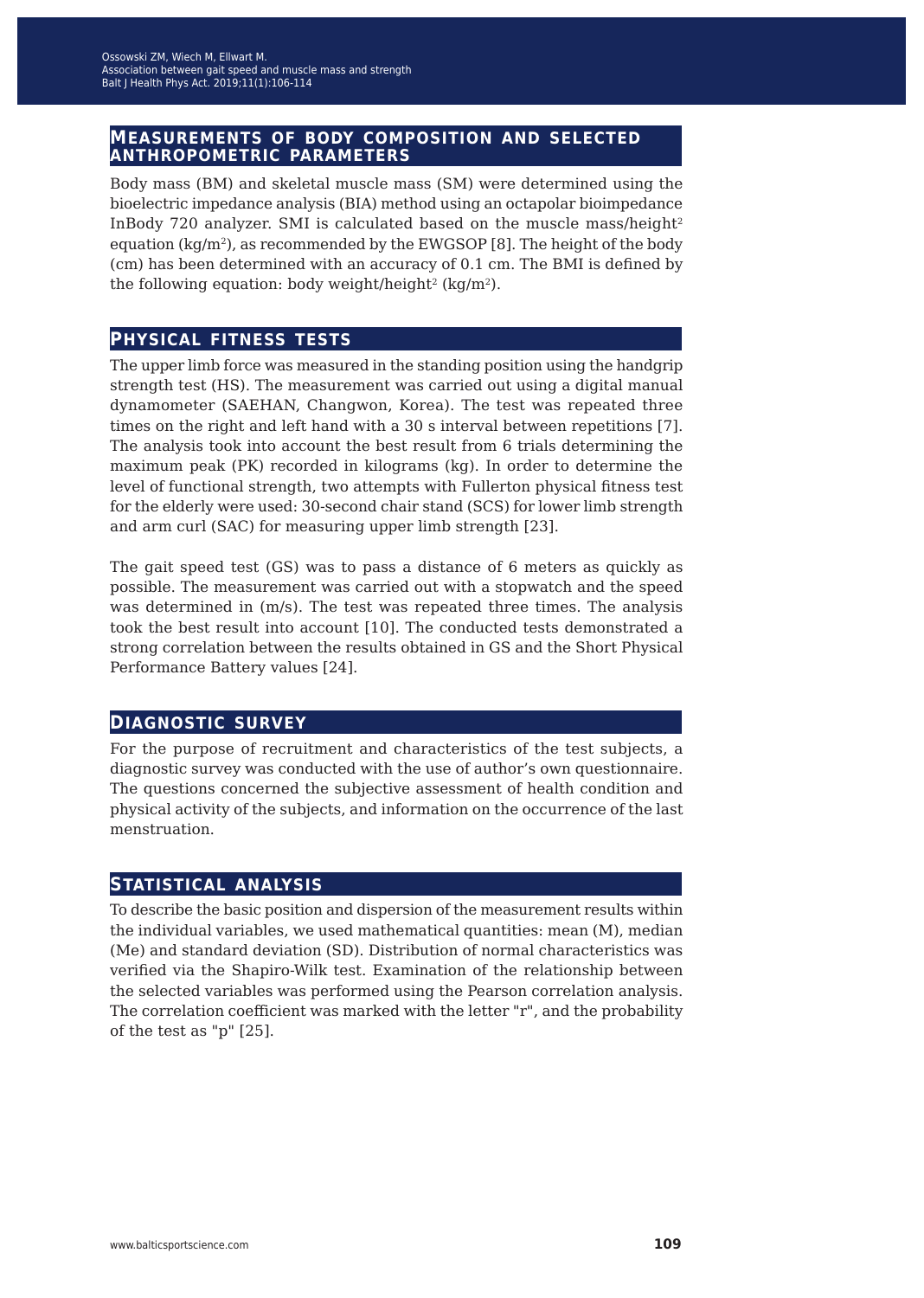#### **results**

The results of the correlation between GS and muscle mass & strength are presented in Table 3 and Figure 1.

| Variables              |      | р       |
|------------------------|------|---------|
| GS[m/s] vs SM [kg]     | 0.21 | 0.054   |
| GS[m/s] vs SMI [kg/m2] | 0.11 | 0.92    |
| GS[m/s] vs PK HG [kg]  | 0.18 | 0.12    |
| GS[m/s] vs SCS [rep/s] | 0.23 | $0.03*$ |
| GS[m/s] vs SAC [rep/s] | 0.19 | 0.08    |

Table 3. Relationship between GS and muscle mass & strength in postmenopausal women

*Notes: SM – skeletal muscle mass; SMI – skeletal muscle mass index; GS – gait speed; HS – handgrip strength; PK – peak; SAC – arm curl; SCS – chair stand; r – correlation coefficient; p – level of significance; \*statistical significance, p < 0.05.*

The analysis of the test results showed a statistically significant positive correlation  $(r = 0.23; p = 0.03)$  between GS and the functional strength of the lower extremities (Fig. 1). Our observations can be useful for instructors and trainers in the process of programming physical activity of older women.



Fig. 1. Relationship between GS and functional strength of lower extremities in women

*Notes: GS – gait speed; SCS – chair stand, r – correlation coefficient; p – level of significance; \*statistical significance, p < 0.05.*

At the same time, there was no significant relationship between GS and upper extremity muscle mass & strength (Fig. 2). However, it was noted that in all the analyzed variables, the direction of the relationship was positive. The strongest association was recorded between GS and SM ( $r = 0.21$ ;  $p = 0.054$ ), as well as between GS and the strength of the upper extremities: GS vs SAC  $(r = 0.19)$ ;  $p = 0.08$ ) and GS vs PK HG ( $r = 0.18$ ;  $p = 0.12$ ). The weakest association was found between GS and SMI ( $r = 0.11$ ;  $p = 0.92$ ).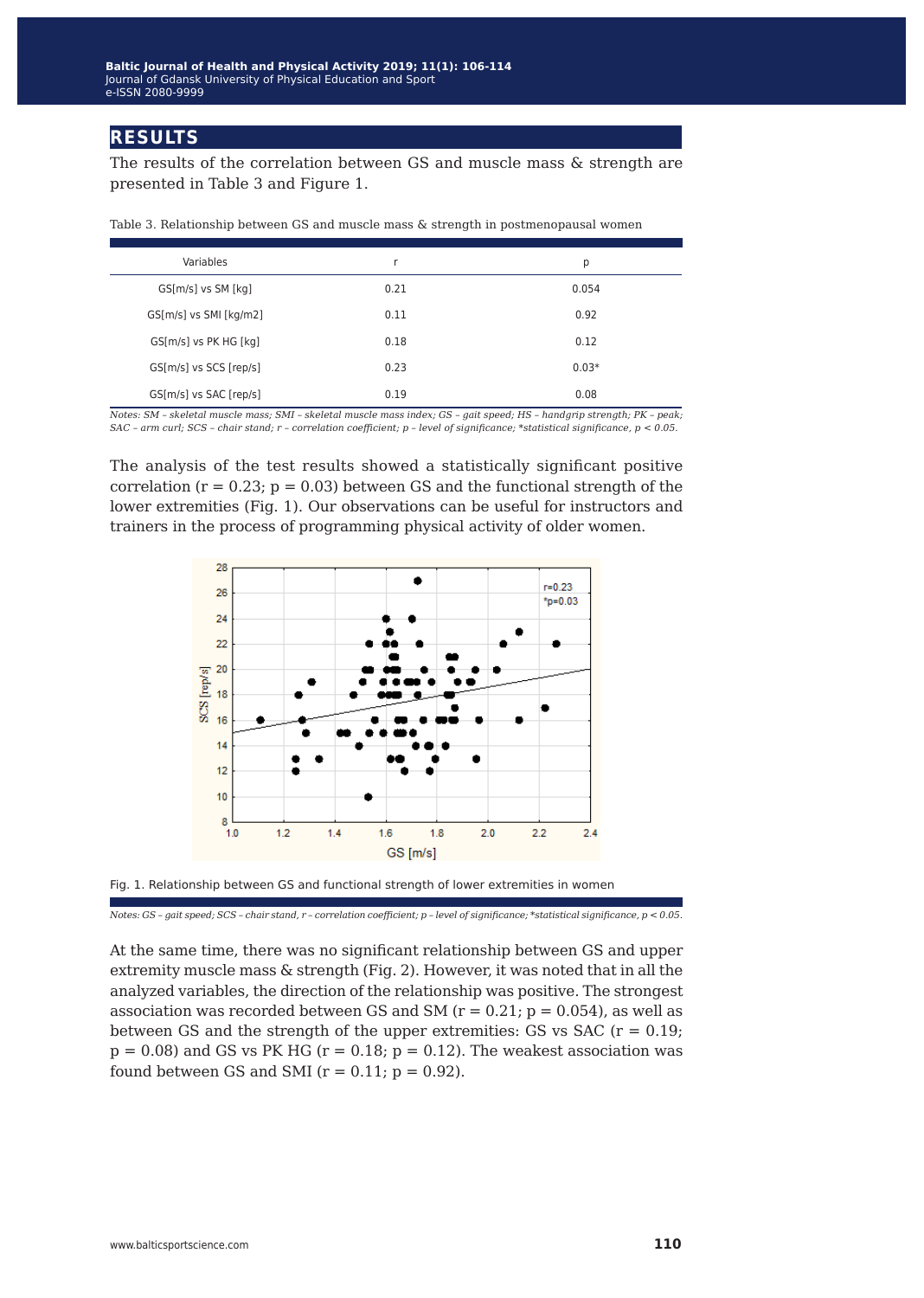

Fig. 2. Relationship between GS and muscle mass & the strength of the upper extremities in women

*Notes: SM – skeletal muscle mass; SMI – skeletal muscle mass index; GS – gait speed; HS – handgrip strength; PK – peak; SAC – arm curl; r – correlation coefficient; p – level of significance; \*statistical significance, p<0.05.*

#### **discussion**

The study showed an important relationship between the GS test results and the strength of the lower limbs, measured in the chair stand test  $(r = 0.23;$  $p = 0.03$ . At the same time, there was no correlation between GS and the strength of upper extremities, SM & SMI.

Our findings on the relationship between lower limb muscle strength and gait speed were consistent with those of other authors. Findings of Hayashida et al. [18] proved that the strength of knee extensor muscles was significantly positively correlated with the maximum GS in the group of women and men over 65 years of age. Comparing the results, however, it should be noted that these researchers used a hand-held dynamometer to assess strength, while we used the chair stand test to measure the functional force of the lower extremities. Studies carried out by Hughes et al. [26] explain, however, that older people use up to 97% of their knee extensors when getting up from the chair, which explains the similarity in the results. Similar observations were made by Rybertt et al. [27]. Over the course of the study, the authors stated that normal and maximum gait speeds in elderly people are influenced mainly by the strength of lower limb muscles and aerobic efficiency.

Nevertheless, Muehlbauer et al. [20] obtained slightly different results. The authors argue that the normal gait speed was only related to the strength of the hip joint extensors ( $r = 0.29$ ,  $p = 0.015$ ), while the strength of the muscles bending the sole of the foot was related to the maximum gait speed and the length of the step (both  $r = 0.40$ ,  $p = 0.003$ ). Researchers point out, however, that the study had certain limitations which could influence its results. Firstly, healthy people ( $M = 70.1$  years;  $\pm 3.8$ ) of both sexes with high physical activity were examined. Therefore, the selected group was not representative, which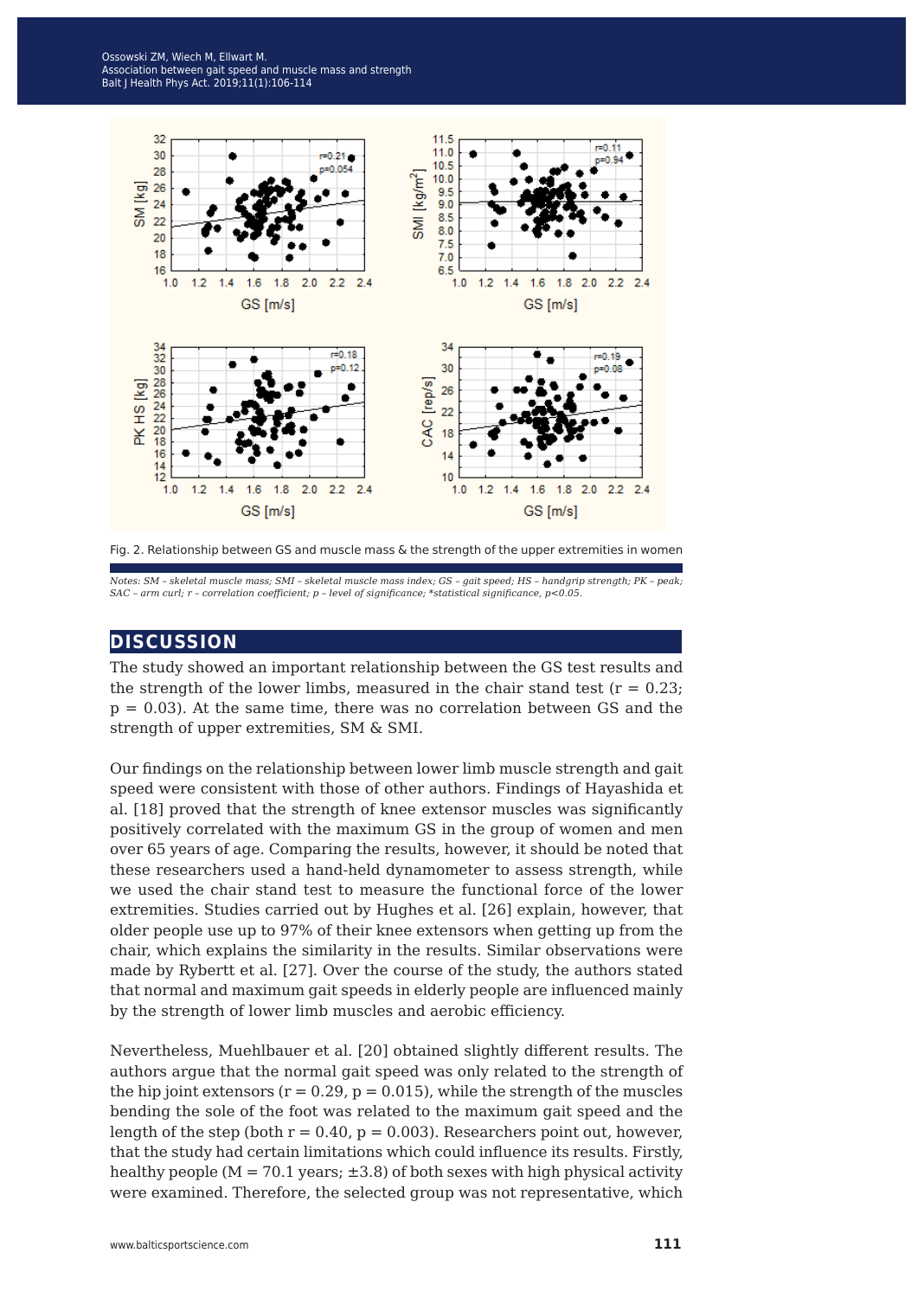makes it impossible to generalize the results to include the entire population of older people. Secondly, a small number of elderly people  $(n = 20)$  participated in the study, which increases the likelihood of underestimation of the study results.

Further analysis showed that GS was not related to the functional strength of the upper extremities. A study by Ferrucci et al. [28] explains, however, that the loss of muscle mass is greater in the lower extremities than in the upper ones. These differences are partly explained by a decrease in physical activity in the group of elderly people, and thus a decrease in the involvement of lower limb muscles. Probably because of the differences in the upper and lower extremity strength loss, they are differently related to the gait speed.

During the study we also observed that muscle mass, in contrast to the strength of the lower extremities was not correlated with GS. Interpretation of the obtained results is facilitated by observations of other authors, who report that the decrease in muscle mass is accompanied by a higher decrease in strength and power starting from the age of 35 [28, 29]. Recent evidence, however, questions this relationship by indicating that the preserved SM or the increase in SM did not prevent an age-related decrease in muscle strength [30, 31]. In view of the foregoing reports, it may be thought that strength and mass may also show differences in relation to GS.

Our recent analysis has also shown that there is no significant association between GS and SMI, which is the main diagnostic criterion of sarcopenia. The obtained result is very important, as it suggests that both the GS test measurement and the SMI level assessment shall be used independently to identify people at risk of sarcopenia. On the other hand, a recent study including three groups (EG1, EG2, CG) of women in the postmenopausal period did not show a relationship between SMI and the strength measured by the HS test (respectively  $r1 = 0.39$ ,  $p1 = 0.06$ ;  $r2 = 0.12$ ,  $p2 = 0.58$ ;  $r3 = 0.23$  $p3 = 0.28$ ). This relationship also did not undergo modification under the influence of health training [7].

There were some limitations in this study. Firstly, the evaluation of muscle strength was done mainly with the use of functional tests, which makes it difficult to determine the precise proportion of individual muscles during the tests. Secondly, the vast majority of the studied women (82.1%) declared participation in physical activities. A small proportion of inactive persons in the study may have influenced the obtained results. Thirdly, our study did not demonstrate sarcopenia incidence in the women. These limitations may have contributed to the underestimation of the study results.

#### **conclusions**

There was a statistically significant positive correlation demonstrated between gait speed and the functional strength of the lower extremities. There was no correlation between GS test results and the strength of upper extremities, SM and SMI. Taking into account the limitations of the conducted study, the described topic requires further studies with participation of people with sarcopenia.

Our observations can be useful for instructors and trainers in the process of programming physical activity of older women and diagnostics of sarcopenia.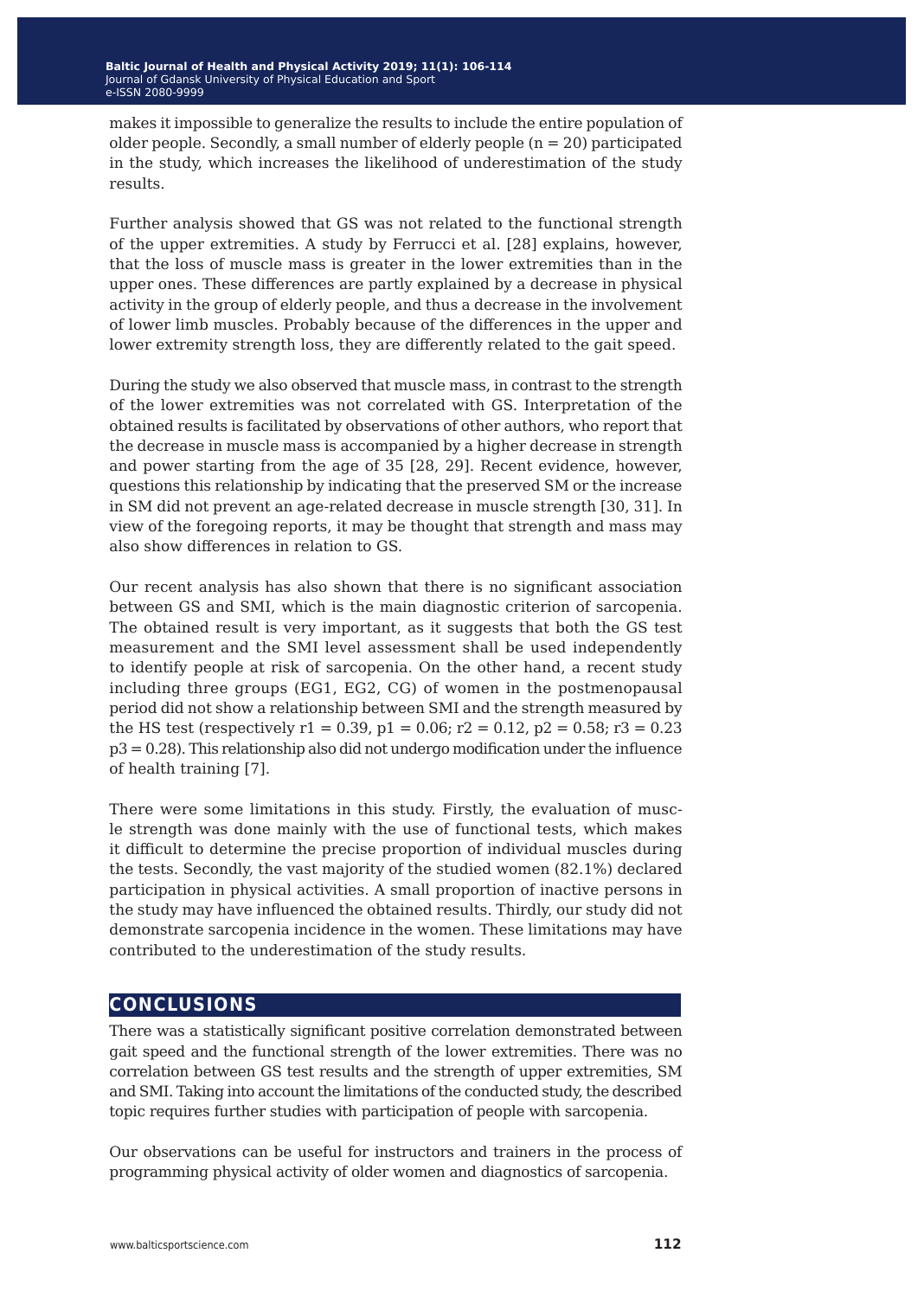#### **references**

- [1] Zhai Y, Xiao Q, Miao J. The relationship between NAFLD and sarcopenia in elderly patients. Can J Gastroenterol Hepatol. 2018 Mar 26;2018:5016091.
- [2] Latosik E, Zubrzycki IZ, Ossowski Z, et al. Physiological responses associated with Nordic-walking training in systolic hypertensive postmenopausal women. J Hum Kinet. 2014;43(1):185-190. [http://](http://doi.org/10.2478/hukin-2014-0104) [doi.org/10.2478/hukin-2014-0104](http://doi.org/10.2478/hukin-2014-0104)
- [3] Trabka B, Zubrzycki IZ, Ossowski Z, et al. Effect of a MAST exercise program on anthropometric parameters, physical fitness, and serum lipid levels in obese postmenopausal women. J Hum Kinet. 2014;42:149-155.
- [4] Listewnik B, Ossowski ZM. The influence of dance on selected risk factors of falls in Parkinson's disease patients – a pilot study. Balt J Health Phys Act. 2018;10(1):38-45. [http://doi.org/10.29359/](http://doi.org/10.29359/BJHPA.10.1.04) [BJHPA.10.1.04](http://doi.org/10.29359/BJHPA.10.1.04)
- [5] Wiech MA, Prusik K, Ossowski ZM, et al. Diversified health-related Nordic walking training programs and physical fitness of elderly women. Balt J Health Phys Act. 2016;8(4):147-156. [http://](http://doi.org/10.29359/BJHPA.08.4.16) [doi.org/10.29359/BJHPA.08.4.16](http://doi.org/10.29359/BJHPA.08.4.16)
- [6] Bodera P, Poznański S, Dobrzański P. Menopauza fizjologiczny okres w życiu kobiety [Menopause – a physiological period in a woman's life]. Przew Lek. 2005;5:74-77. Polish.
- [7] Ossowski Z, Trening zdrowotny a sarkopenia u kobiet w okresie pomenopauzalnym. [Health training and sarcopenia in postmenopausal women]. Gdańsk: AWFiS; 2019. Polish.
- [8] Cruz-Jentoft AJ, Baeyens JP, Bauer JM, et al. Sarcopenia: European consensus on definition and diagnosis: Report of the European Working Group on Sarcopenia in Older People. Age and Ageing. 2010;39(4):412-423.
- [9] Santilli V, Bernetti A, Mangone M, Paoloni M. Clinical definition of sarcopenia. Clinical cases in mineral and bone metabolism. The Official Journal of the Italian Society of Osteoporosis, Mineral Metabolism, and Skeletal Diseases. 2014;11(3):177-180.
- [10] Working Group on Functional Outcome Measures for Clinical Trials. Functional outcomes for clinical trials in frail older persons: time to be moving. J Gerontol A Biol Sci Med Sci. 2008;63(2):160-164. [http://](http://doi.org/10.1093/gerona/63.2.160) [doi.org/10.1093/gerona/63.2.160](http://doi.org/10.1093/gerona/63.2.160)
- [11] Cesari M, Kritchevsky SB, Penninx BWHJ, et al. Prognostic value of usual gait speed in wellfunctioning older people – Results from the health, aging and body composition study. J Am Geriatr Soc. 2005;53(10):1675-80. [http://doi.org/10.1016/S1359-6446\(05\)03624-X](http://doi.org/10.1016/S1359-6446(05)03624-X)
- [12] Shinkai S, Watanabe S, Kumagai S, et al. Walking speed as a good predictor for the onset of functional dependence in a Japanese rural community population. Age and Ageing. 2000;29(5):441-446. [http://](http://doi.org/10.1093/ageing/29.5.441) [doi.org/10.1093/ageing/29.5.441](http://doi.org/10.1093/ageing/29.5.441)
- [13] Dargent-Molina P, Favier F, Grandjean H, et al. Fall-related factors and risk of hip fracture: the EPIDOS prospective study. Lancet. 1996;348(9021):145-9. [http://doi.org/10.1016/S0140-6736\(96\)01440-7](http://doi.org/10.1016/S0140-6736(96)01440-7)
- [14] Viccaro LJ, Perera,S, Studenski SA. Is Timed Up and Go better than Gait Speed in predicting health, function, and falls in older adults? J Am Geriatr Soc. 2011;59(5):887-892. [http://doi.org/10.1111/](http://doi.org/10.1111/j.1532-5415.2011.03336.x) [j.1532-5415.2011.03336.x](http://doi.org/10.1111/j.1532-5415.2011.03336.x)
- [15] Ijmker T, Lamoth CJC. Gait and cognition: The relationship between gait stability and variability with executive function in persons with and without dementia. Gait & Posture. 2012;35(1):126-30. [http://](http://doi.org/10.1016/j.gaitpost.2011.08.022) [doi.org/10.1016/j.gaitpost.2011.08.022](http://doi.org/10.1016/j.gaitpost.2011.08.022)
- [16] Rosano C, Newman AB, Katz R, Hirsch CH, Kuller LH. Association between lower digit symbol substitution test score and slower gait and greater risk of mortality and of developing incident disability in well-functioning older adults. J Am Geriatr Soc. 2008;56(9):1618-1625. [http://doi.](http://doi.org/10.1111/j.1532-5415.2008.01856.x) [org/10.1111/j.1532-5415.2008.01856.x](http://doi.org/10.1111/j.1532-5415.2008.01856.x)
- [17] Hortobágyi T, Lesinski M, Gäbler M, VanSwearingen JM, Malatesta D, Granacher U. Effects of three types of exercise interventions on healthy old adults' gait speed: A systematic review and metaanalysis. Sport Med, 2015;45(12):1627-1643.<http://doi.org/10.1007/s40279-015-0371-2>
- [18] Hayashida I, Tanimoto Y, Takahashi Y, Kusabiraki T, Tamaki J. Correlation between muscle strength and muscle mass, and their association with walking speed, in community-dwelling elderly Japanese individuals. PloS One. 2014;9(11):e111810. <http://doi.org/10.1371/journal.pone.0111810>
- [19] Bassey EJ, Fiatarone MA, O'Neill EF, Kelly M, Evans WJ, Lipsitz LA. Leg extensor power and functional performance in very old men and women. Clin Sci. 1992;82(3):321-327. [http://doi.org/10.1042/](http://doi.org/10.1042/cs0820321) [cs0820321](http://doi.org/10.1042/cs0820321)
- [20] Muehlbauer T, Granacher U, Borde R, Hortobágyi T. Non-discriminant relationships between leg muscle strength, mass and gait performance in healthy young and old adults. Gerontology. 2018;64(1):11-18. <http://doi.org/10.1159/000480150>
- [21] Bohannon RW. Hand-grip dynamometry predicts future outcomes in aging adults. J Geriatr Phys Ther. 2008;31(1):310.<http://doi.org/10.1097/01.coc.0000168670.28659.8d>
- [22] Krzymińska-Siemaszko R, Czepulis N, Rzepnicka A, Dworak L, Wieczorowska-Tobis K. Ocena ryzyka sarkopenii u starszych kobiet [Risk assessment of sarcopenia in older women]. Now Lek. 2013;82(1):19-24. Polish.
- [23] Rikli RE, Jones CJ. Development and validation of criterion-referenced clinically relevant fitness standards for maintaining physical independence in later years. Gerontologist. 2013;53(2):255-6. [http://doi.](http://doi.org/10.1093/geront/gns071) [org/10.1093/geront/gns071](http://doi.org/10.1093/geront/gns071)
- [24] Guralnik JM, Ferrucci L, Pieper CF, et al. Lower extremity function and subsequent disability: consistency across studies, predictive models, and value of gait speed alone compared with the short physical performance battery. J Gerontol. Series A, Biol Sci Med Sci. 2000;55(4):M221-31.